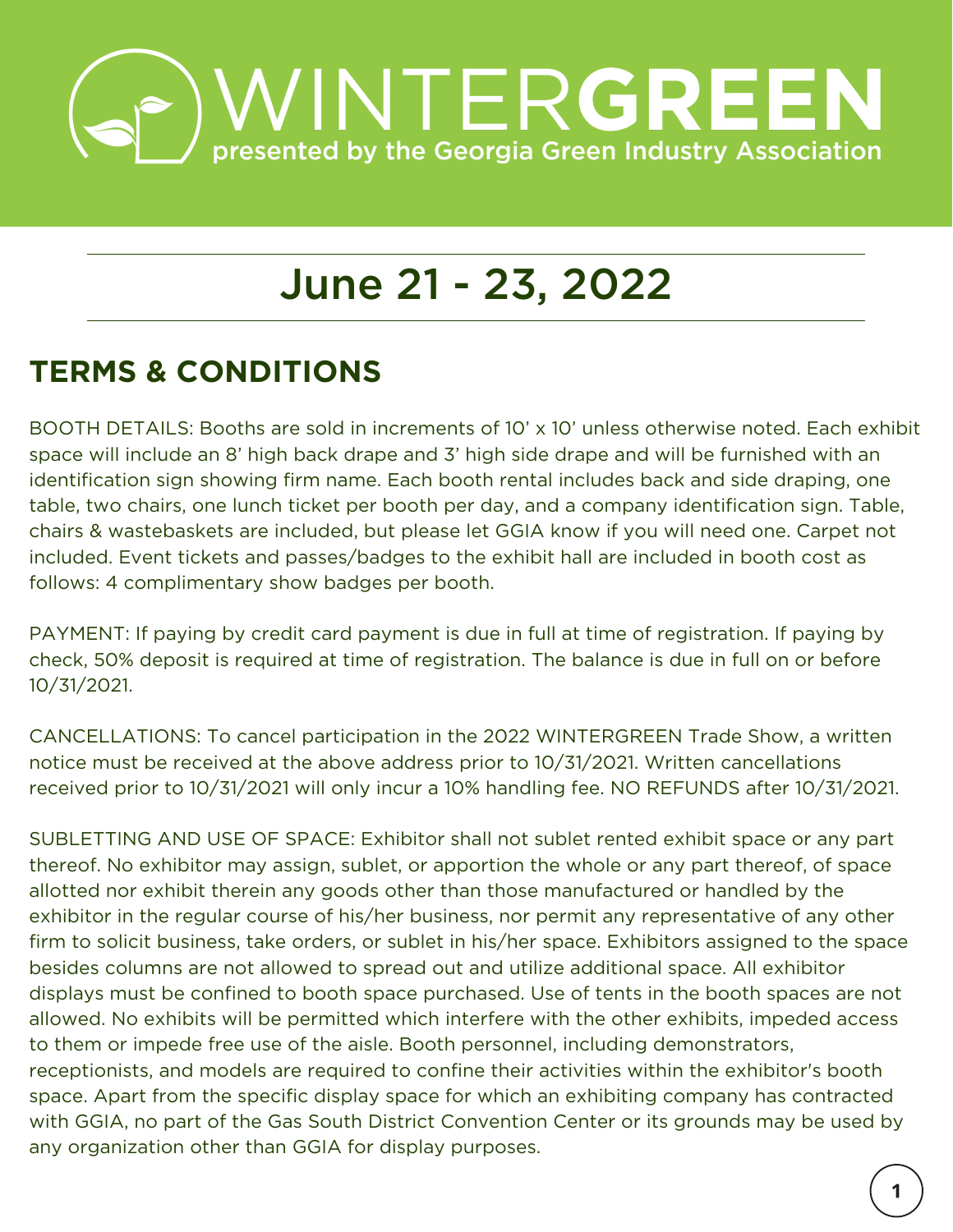## **BUSINTERGREEN** June 21 - 23, 2022

EXHIBIT RESTRICTIONS: Exhibits may not extend beyond the allotted booth space. GGIA or show decorator will not be responsible for damage of material resulting from encroachment in aisle. Plant material and/or products in excess of 3' high must be confined to the rear 4' of each booth. The GGIA Executive Committee will be charged with the enforcement of this rule, and any violations will be immediately corrected, or possible loss of booth space may result. No selling is allowed in the aisles. Aisles must be kept clear in accordance with Fire Marshall's regulations. Violations will be removed at exhibitor's expense.

DIRECT SALES: Direct sales of any item from the booth while the show is in progress is strictly prohibited. Merchandise will not be permitted to leave the exhibit hall before 3:00 PM on 6/23/2022. There will be no exceptions. Exhibitors must provide an itemized bill-of-sale for all display material sold. An exhibitor allowing buyers to remove material from their booth prior to 3:00 PM on 6/23/2022 will risk booth forfeiture for following year.

UNAUTHORIZED SOLICITATIONS: Sales or solicitations by individual and/or firms not renting booth space in the show is prohibited. Please report any violations to show management. SETUP: All exhibits requiring equipment must be moved in by deadline, 6/21/2022. Any booth not moved in by this time shall forfeit payment and use of their booth space unless otherwise arranged. Hand trucks, dollies, and forklift services are provided by GGIA free of charge on 6/21/22.

OPERATION: Each exhibit must be staffed by at least one representative of the firm during all show hours. Booth representatives must always wear badges. All mechanical or electrical devices producing sound or light must be operated with consideration to adjacent exhibitors. Show Management reserves the right to determine the acceptable sound or light level.

TEAR-DOWN: All exhibits must remain in place until the show has officially ended at 3 p.m. on 6/23/2022. Early breakdown of an exhibit will result in forfeiture of booth space the following year. At time of "tearing down" it becomes extremely difficult for security and show staff to supervise. It is the sole responsibility of the exhibitor to have personnel stay with booth from tear-down through loading to assure the safety of your product. For security purposes, we request that all exhibitors wear their name badges during move-out. If product is being dismantled or shipped via Cherry Convention, the exhibitor is responsible for property until a representative of Cherry Convention arrives at the booth. All products must be out of the show hall by 10:00 PM on 6/23/2022. If you will not be able to remove your products by that time, they will be disposed of. Exhibiting companies with items for disposal will be solely responsible for additional fees incurred for disposal.